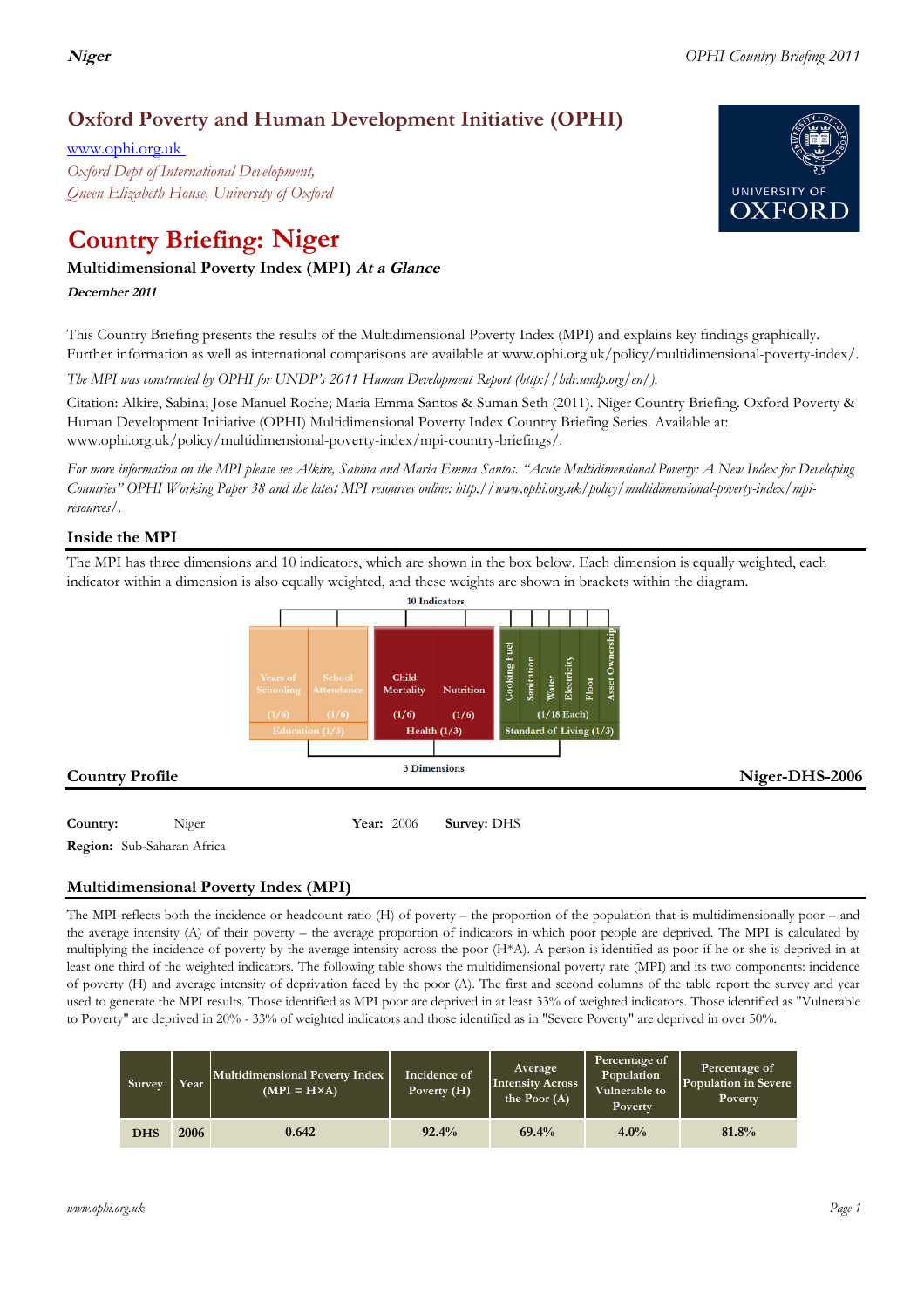# **Comparing the MPI with Other Poverty Measures**

Column chart A compares the poverty rate using the MPI with three other commonly used poverty measures. The height of the first column denotes the percentage of people who are MPI poor (also called the incidence or headcount ratio). The second and third columns denote the percentages of people who are poor according to the \$1.25 a day income poverty line and \$2.00 a day line, respectively. The final column denotes the percentage of people who are poor according to the national income poverty line. The table on the right-hand side reports various descriptive statistics for the country. The statistics shaded in khaki/olive are taken from the year closest to the year of the survey used to calculate the MPI. The year is provided below each column in chart A.



|                 |                         | Summary                                                                                                                                                |          |  |  |
|-----------------|-------------------------|--------------------------------------------------------------------------------------------------------------------------------------------------------|----------|--|--|
| erty Measures   |                         | 0.642<br>Multidimensional Poverty Index                                                                                                                |          |  |  |
|                 |                         | Percentage of MPI Poor (H)                                                                                                                             | 92.4%    |  |  |
| 75.9%           |                         | Average Intensity of Deprivation (A)                                                                                                                   | 69.4%    |  |  |
|                 | 59.5%                   | Percentage of Income Poor (\$1.25 a day) <sup><math>\ddagger</math></sup>                                                                              | $43.1\%$ |  |  |
|                 |                         | Percentage of Income Poor (\$2.00 a day) <sup><math>\ddagger</math></sup>                                                                              | 75.9%    |  |  |
|                 |                         | Percentage of Poor (National Poverty Line) <sup>#</sup>                                                                                                | 59.5%    |  |  |
|                 |                         | Human Development Index 2011*                                                                                                                          | 0.295    |  |  |
| US\$2 a day     | <b>National Poverty</b> | $HDI$ rank*                                                                                                                                            | 186      |  |  |
| 2007            | Line<br>2007            | $HDI category*$                                                                                                                                        | Low      |  |  |
| <b>⁄Ieasure</b> |                         | # The World Bank (2011). "World Development Indicators." Washington, DC.<br>* UNDP (2011). "Human Development Report", Statistical Table 1 . New York. |          |  |  |

te: For population figures and numbers of MPI poor people, consult the tables on OPHI's te: http://www.ophi.org.uk/policy/multidimensional-poverty-index/

### **Comparing the MPI with Other Poverty Measures**

Column chart B shows the percentage of people who are MPI poor (also called the incidence or headcount) in the 109 developing countries analysed. The column denoting this country is dark, with other countries shown in light grey. The dark dots denote the percentage of people who are income poor according to the \$1.25 a day poverty line in each country. The graph above tells you the year this data comes from. Dots are only shown where the income data available is within three years of the MPI survey year.



*www.ophi.org.uk Page 2*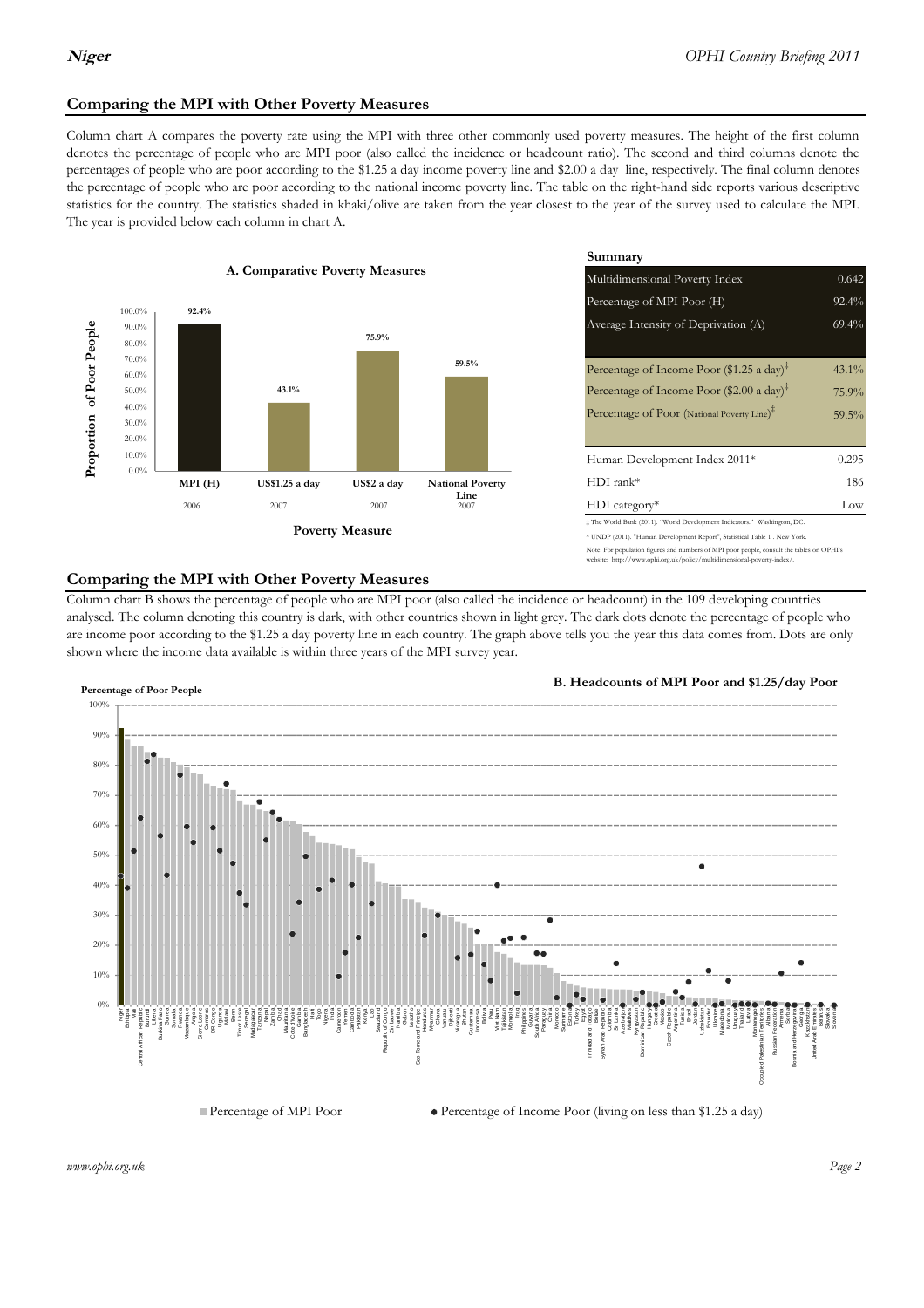## **Incidence of Deprivation in Each of the MPI Indicators**

The MPI uses 10 indicators to measure poverty in three dimensions: education, health and living standards. The bar chart to the left reports the proportion of the population that is poor and deprived in each indicator. We do not include the deprivation of non-poor people. The spider diagram to the right compares the proportions of the population that are poor and deprived across different indicators. At the same time it compares the performance of rural areas and urban areas with that of the national aggregate. Patterns of deprivation may differ in rural and urban areas.







#### **Composition of the MPI**

The MPI can be broken down to see directly how much each indicator contributes to multidimensional poverty. The following figure shows the composition of the MPI using a pie chart. Each piece of the pie represents the percentage contribution of each indicator to the overall MPI of the country. The larger the slice of the pie chart, the bigger the weighted contribution of the indicator to overall poverty.

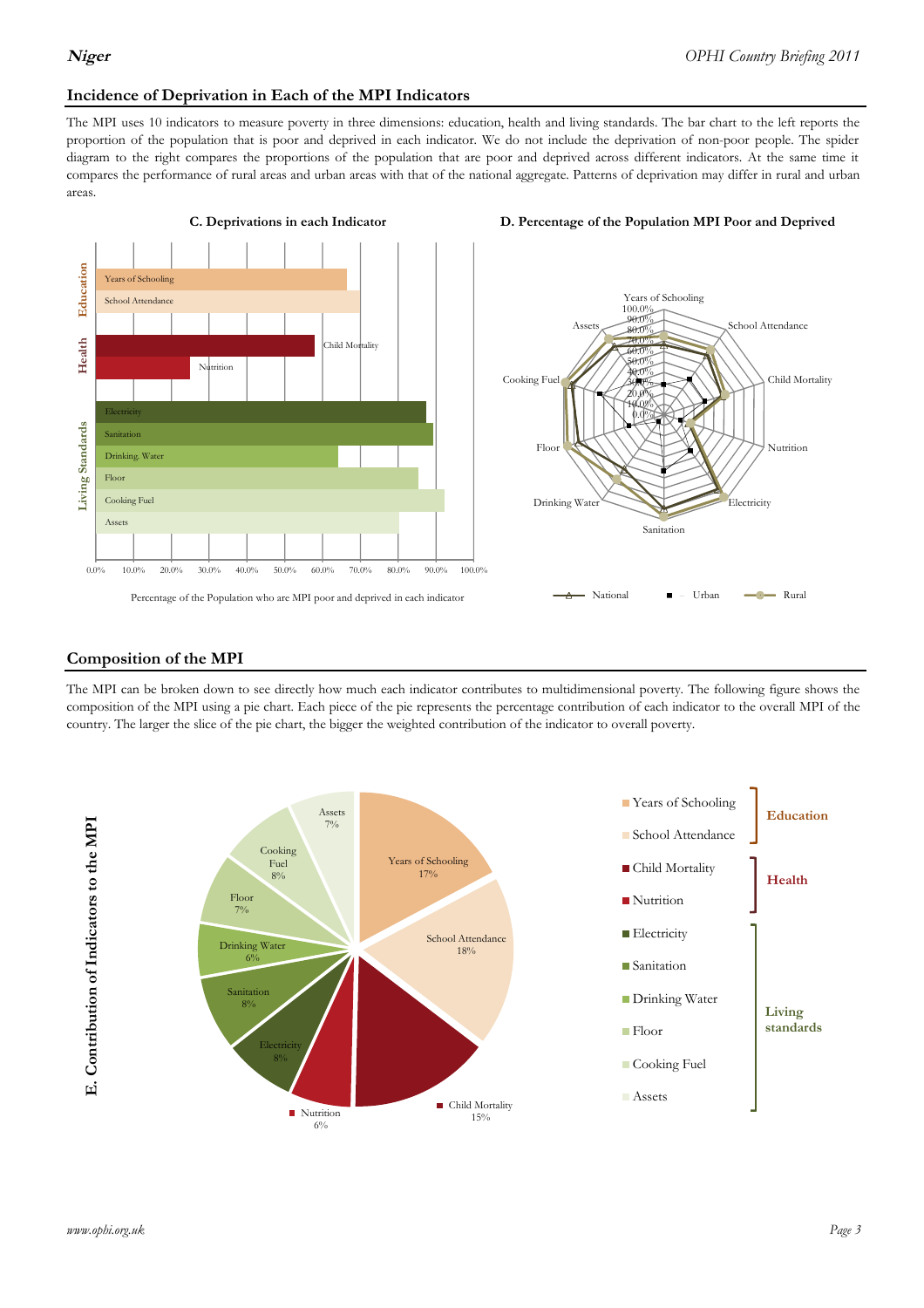# **Decomposition of MPI by Region**

The MPI can be decomposed by different population subgroups, then broken down by dimension, to show how the composition of poverty differs between different regions or groups. On the left-hand side of column chart F, the height of each of the three bars shows the level of MPI at the national level, for urban areas, and for rural areas, respectively. Inside each bar, different colours represent the contribution of different weighted indicators to the overall MPI. On the right-hand side of column chart F, the colours inside each bar denote the percentage contribution of each indicator to the overall MPI, and all bars add up to 100%. This enables an immediate visual comparison of the composition of poverty across regions.



### **F. Contribution of Indicators to the MPI at the National Level, for Urban Areas, and for Rural Areas**

## **Intensity of Multidimensional Poverty**

Recall that i) a person is considered poor if they are deprived in at least one third of the weighted indicators and ii) the intensity of poverty denotes the proportion of indicators in which they are deprived. A person who is deprived in 100% of the indicators has a greater intensity of poverty than someone deprived in 40%. The following figures show the percentage of MPI poor people who experience different intensities of poverty. The pie chart below breaks the poor population into seven groups based on the intensity of their poverty. For example, the first slice shows deprivation intensities of greater than 33% but strictly less than 40%. It shows the proportion of poor people whose intensity (the percentage of indicators in which they are deprived) falls into each group. The column chart H reports the proportion of the population in a country that is poor in that percentage of indicators or more. For example, the number over the 40% bar represents the percentage of people who are deprived in 40% or more indicators.



**G. Intensity of Deprivation Among MPI Poor**

Intensity of Poverty